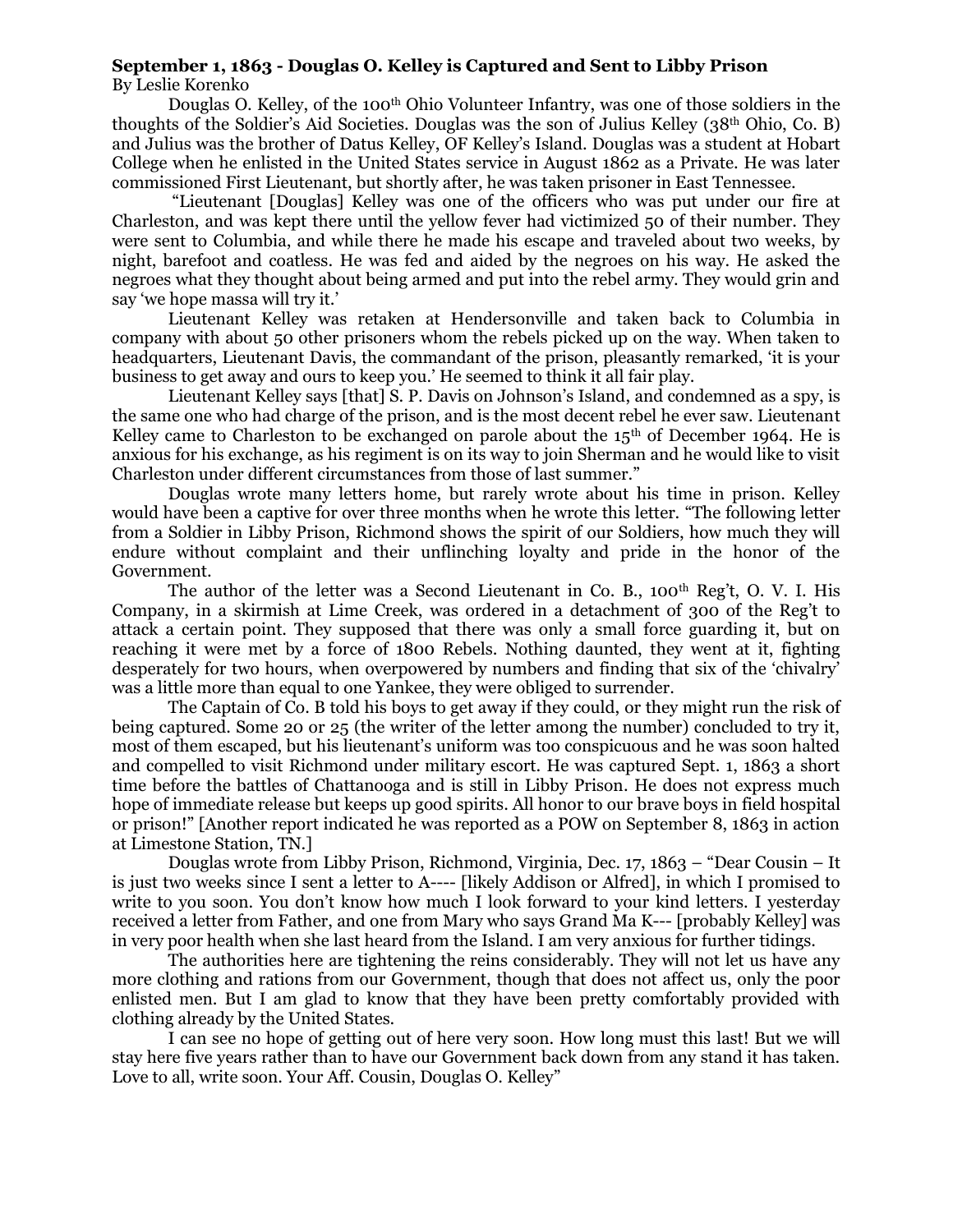Libby Prison was actually the former warehouse of Libby  $\&$  Sons, ship chandlers. It was located on the James River at the corner of  $20<sup>th</sup>$  and Cary streets. The large 4-story building contained eight rooms and no furniture. The prisoners slept on the floor.

Although it was never mentioned, Douglas Kelley was wounded at Libby Prison on April 13, 1864. Every prison had a 'dead line' where, if the prisoner leaned or stepped over the line, he was shot, no questions asked. At Libby, the prison windows were the 'dead line.' "The windows were without glass, but instead had heavy iron bars. Shortly before I went to Libby [as reported by St. Clair Augustin Mulholland, another prisoner], Captain [George] Forsythe, of the 100th Ohio Volunteers, was shot dead by a sentinel while standing at one of the windows. The guards having instructions to shoot any one putting his hands on sill or bar." It was this shot, fired by a guard that passed through Forsyth and wounded Douglas Kelley.

Almost 30 years after Forsythe's death, the New York Times, March 8, 1891, carried a first-hand report of the incident. "And here one of the saddest incidents of my Libby experience comes to my mind…Col. Carlton and all the captured officers of the 100th Ohio had their quarters in the north end of the Upper Chickamauga Room, as close to the barred windows as it was safe to get. Nearly every hour in the day the guards in the street below would raise their rifles to fire at the prisoners, who, in the surging throngs, ever moving to keep warm, were frequently thrown beyond the danger line. The guards were acting under orders, but they always shouted a warning, which was quickly headed. It was the morning after [a] mock court-martial, and Forsyth and Lieut. Kelley of the same regiment chanced beyond the danger line. There was a guard below who had never fired at a Yankee in battle, or he would have given some warning of his purpose.



The crack of a rifle rang out on Carey Street. A death cry thrilled through the Upper Chickamauga Room, and a crowd of ragged men, trembling with horror and burning with indignation, gathered around two comrades prostrate on the floor. One raised the young Captain's head to his knee, he was a comrade who had stood shoulder to shoulder with him in many a battle. He called his name, but the sound fell on the ears of one who had answered another call.

The bullet that pierced Forsyth's brain and passed through it, struck Kelley in the throat, and so great was the flow of blood that it seemed for a time that he, too, must die. Young Kelley belonged to the family after who Kelley's Island, in Lake Erie and not far from Sandusky, is called. Major Turner came up with a doctor and a guard, and Kelley was taken down to the hospital, where he recovered in a few weeks. The Captain's body was carried down to the dead cart – and that was all. The guard, who was neither arrested nor relieved, said that when he raised his piece to warn the prisoners back, 'it went off by accident.' He had murdered a Yankee, but before the indignation of the veteran Confederates, he did not care to boast of the deed.